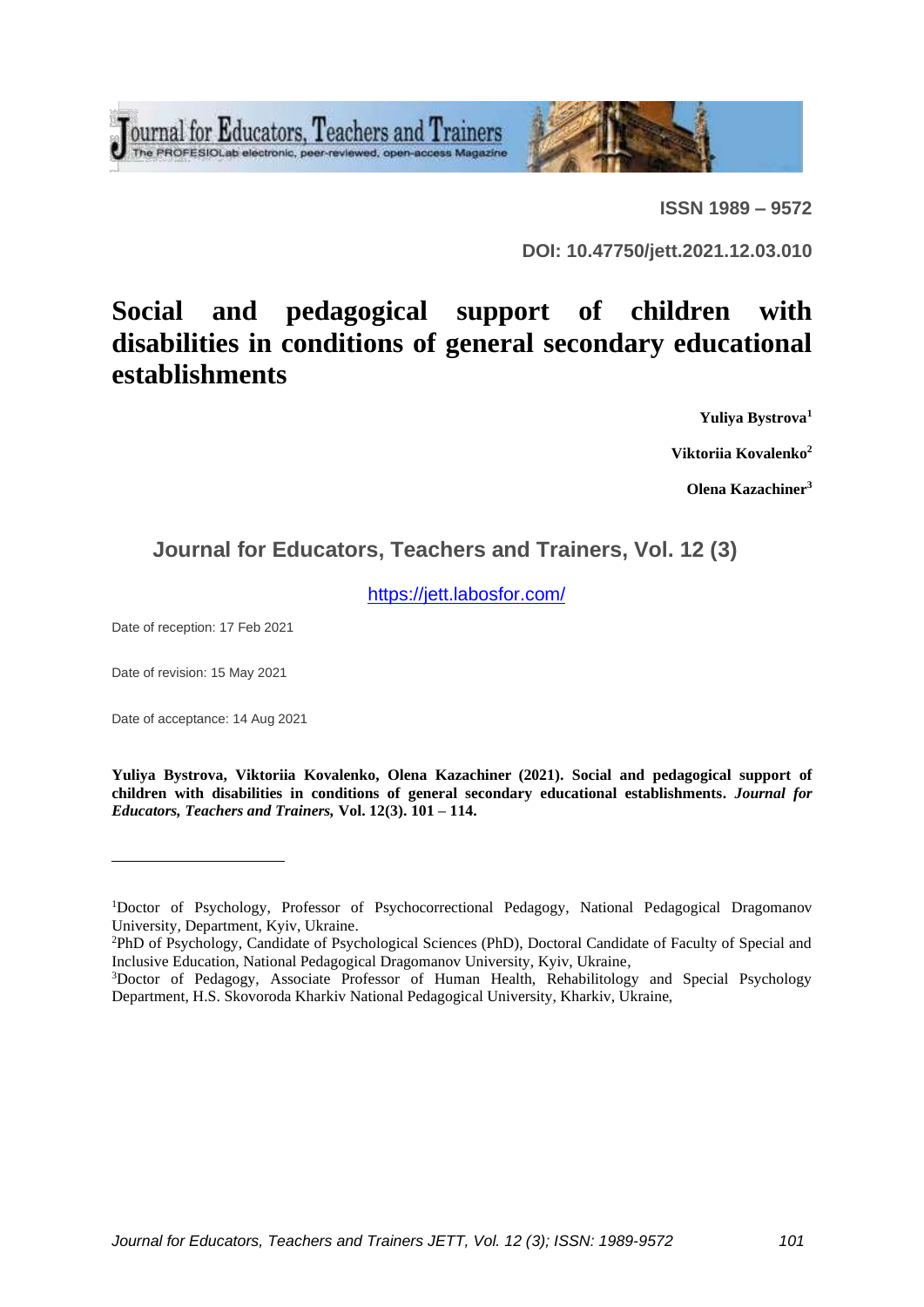Journal for Educators, Teachers and Trainers he LabOSfor electronic, peer-reviewed, open-access Magazine



**Journal for Educators, Teachers and Trainers, Vol. 12 (3) ISSN 1989 – 9572**

<https://jett.labosfor.com/>

# **Social and pedagogical support of children with disabilities in conditions of general secondary educational establishments**

**Yuliya Bystrova<sup>1</sup> , Viktoriia Kovalenko<sup>2</sup> , Olena Kazachiner<sup>3</sup>**

<sup>1</sup>Doctor of Psychology, Professor of Psychocorrectional Pedagogy, National Pedagogical Dragomanov University*,* Department, Kyiv, Ukraine.

<sup>2</sup>PhD of Psychology, Candidate of Psychological Sciences (PhD), Doctoral Candidate of Faculty of Special and Inclusive Education, National Pedagogical Dragomanov University, Kyiv, Ukraine,

<sup>3</sup>Doctor of Pedagogy, Associate Professor of Human Health, Rehabilitology and Special Psychology Department, H.S. Skovoroda Kharkiv National Pedagogical University, Kharkiv, Ukraine,

Email ID: [ceasc.edu@gmail.com,](mailto:ceasc.edu@gmail.com) [kovalenkov811@gmail.com,](mailto:kovalenkov811@gmail.com) [elena.kazachiner@gmail.com](mailto:elena.kazachiner@gmail.com)

# **ABSTRACT**

The article is devoted to the analysis of the problem of social and pedagogical support of children with visual impairments in the conditions of secondary education establishments. The article presents social and pedagogical support method of children with profound visual impairments in the educational and rehabilitation center. 113 children took part in the ascertaining stage of the study to assess the level of socialization of children with visual impairments as an indicator of the effectiveness of social and pedagogical support of children with visual impairments in the educational institution. The control group (CG) 57 respondents and experimental group (EG) 56 respondents were formed according to such parameters as: degree of visual impairment, age, place of residence, type of educational institution, etc. The main components of the methodology of sociopedagogical child support are determined: experimental, productive, normative, corrective, informational, and its functions within the educational process: diagnostic support, counseling, informational and methodological support, organization and management. The effectiveness of experimental technology introduction was confirmed: the success rate in children's educational activities, the level of integrative skills' development, the average indicators of social activity and morality were increased. The number of children with a high level of socialization has increased.

**Keywords:** social support, pedagogical support, children with special educational needs, children with visual impairments, general secondary educational establishments

# **INTRODUCTION**

In modern conditions of reforming the education system, social and pedagogical support of children with visual impairments is one of the most important tasks of special and inclusive education, because it must provide comprehensive pedagogical support and assistance to such children in their development, correction of disorders and education at the appropriate level, entering society on an equal footing with a person with normal vision. Special difficulties arise in the process of socialization of children with complex developmental disorders, in particular profound visual impairments (Syn'ova, 2008; Fedorenko, 2012; de Verdier, 2018; Verver, Mathijs Vervloed & Steenbergen, 2019).

In modern special pedagogy, scientists show a relatively low level of social adaptation, the forming children with special educational needs' life plans and point to the unwillingness to design their own future independently (Ivanenko, 2015), insufficient forming communicative and motivational sphere of personality as a foundation of personality self-determination and self-awareness' development (Syn'ov, 2008; Wooffitt, 2015). Scientists emphasize the problems of preparing children with special educational needs at different ages for integration into society in the context of forming normative behavior and moral qualities (Dmitrieva, 2006; Shishmentsev, 2017).

The problem of children with severe visual impairments' successful socialization becomes especially relevant in accordance to children with severe visual impairments, due to developmental deficiencies due to stable and pronounced visual deprivation, which distorts the overall development of the child's personality. In this situation, there is a divergence between biological and social profiles of development and distorts the process of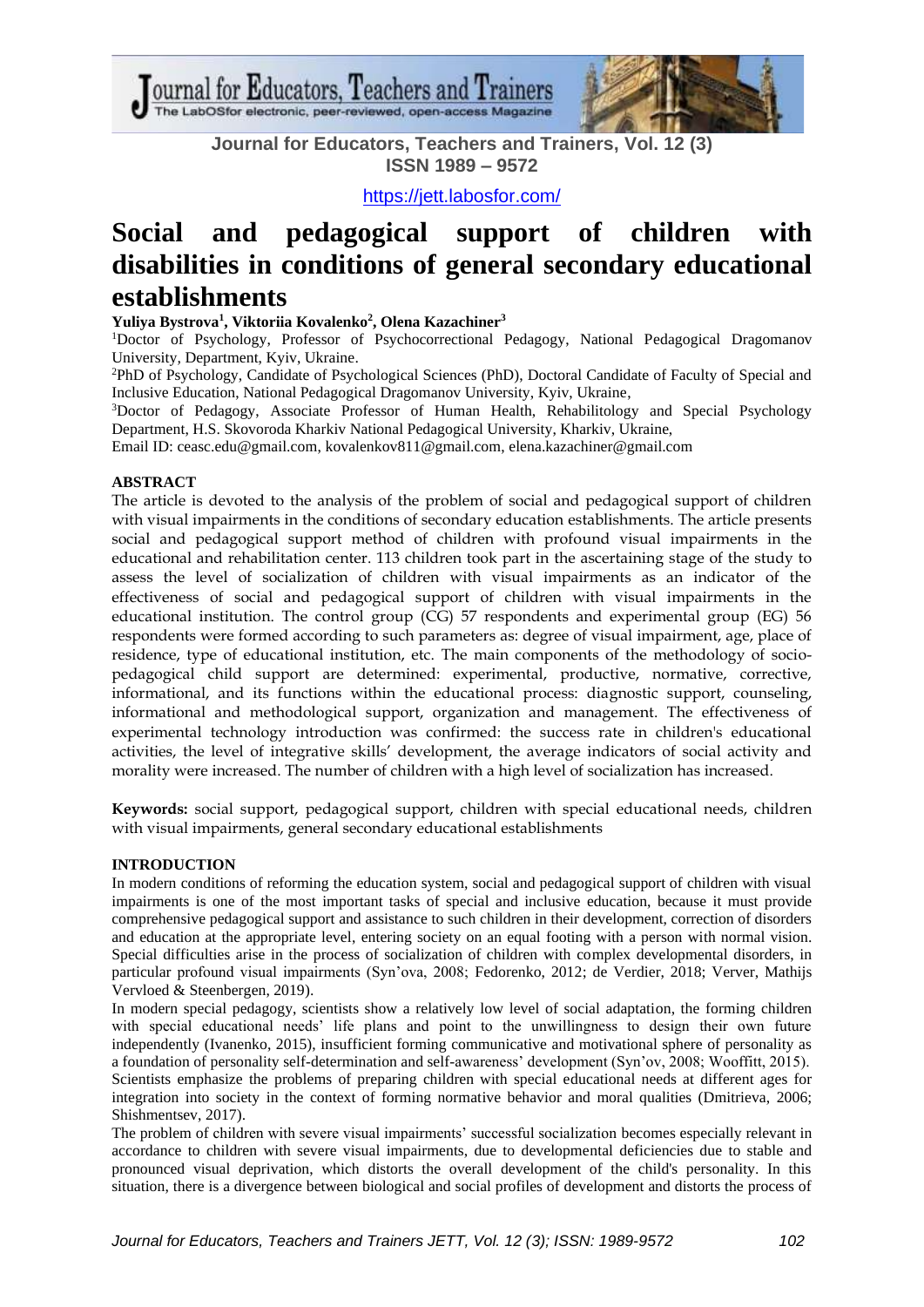socialization of the child (Ye.Syn'ova, T.Grebenyuk, I.Sasina, 2019). Such a comprehensive approach to the development of the personality of a student with severe visual impairments, his successful adaptation and socialization makes it possible to implement socio-pedagogical support as a specific technology of working with children.

The scientific literature highlights certain aspects of accompanying such children in order to form their social competencies (Bystrova, 2007; Syn'ova, 2008). It is established that timely and early social and educational support is a priority in the development of life skills in such children (Teslenko, 2020).

The works of Ukrainian scientists reflect the issue of methodological support for the process of forming and correcting skills of educational and practical activities of children with visual impairments (Bondarenko, 2017). Pedagogical, psychological and medical aspect of the rehabilitation of such children are widely represented in the scientific literature (Kovalenko, 2014: Lupir, Petrunya, 2012). Forming the personality of a child with visual impairments is covered in the scientific works of Ye. Syn'ova. Some aspects of this category of children's communicative activities and interpersonal relationships development are reflected in the works of D. Suprun, M. Fedorenko (2018); Stephens & Breheny (2015).

It is found that the realization of the right to education and successful integration into society of children with visual impairments is possible in educational and rehabilitation centers, where the educational process combines psychological and pedagogical, rehabilitation, correctional and developmental technologies (Kolodna, 2011). However, these studies do not sufficiently cover the problem of socio-pedagogical support for children with visual impairments in secondary education, do not present an effective comprehensive methodology for supporting the educational process of children from admission to graduation, aimed at developing all areas of their socialization (leading activities; communication and behavior; self-awareness).

The results of the review of special (Matveeva, Sinyov, Khokhlina, 2008) and social (Savchenko, Popovych, 2019) scientific and pedagogical literature allowed to clarify the meaning of the concept of «socio-pedagogical support» and highlight its features. Analysis of scientific research (Bondarenko, 2017; Kolodna, 2017; Sinyova, 2019; Sokolovskaya, Grinenko, Miroshkin., Udodov, Egorova, Diatlova, 2019; Budnyk, Sydoriv, 2019; Ziętek, 2020) testifies to the understanding of the concept of support as a dynamic process, the implementation of which takes place by all subjects of the educational process. A. Ziętek (2020) analyzes the socio-pedagogical support of socialization of people with mental and physical disabilities as a process of removing barriers to professional and social activities of people with mental and physical disabilities, preparation of educational programs and projects that increase economic activity in the labor market and their effectiveness employment. The main purpose of the specialists in the process of support, scientists name teaching students to solve complex problems and situations independently, rather than giving them a ready-made solution (Sokolovskaya, Grinenko, Miroshkin, Udodov, Egorova, Diatlova, 2019).

N. Kolodna (2017), F. Augusto, R. Antunes, R. Schiave, J. Estéfano (2019) understand socio-pedagogical support as a comprehensive system of tools and methods that provide assistance to the child in the need to make their own decisions, individual choice, self-realization in educational, communicative, professional and labor activities; support of social formation of the person during formation in it in the course of training and education of abilities, moral values, self-consciousness. The most important result of support should be the effective interaction of the child with society, its self-determination and self-realization.

In the works of many scientists (Syn'ov, Pometun, Kryvusha, Suprun, 2000) the legal aspect of the problem is mentioned – scientists compare support with protection and consider it as a system of pedagogical and social actions that provides physical, psychological, moral safety of the child in the educational process and creates a legal basis for his successful socialization in the educational institution.

Socio-pedagogical support of children with severe visual impairments is provided by all subjects of the pedagogical system in situations of interaction with the child and aimed at finding strengths and compensatory mechanisms of child development with profound visual impairment, correction, reliance on preserved mental functions and analyzers, taking into account the structure and level of psychophysical development. creation of socio-pedagogical conditions for the formation of communication with society and forming integrative skills (Kolodna, 2011).

It is established that socio-pedagogical support of children with severe visual impairments should be carried out comprehensively and systematically, taking into account the individual capabilities of each child, such as temperament, communication skills and cognitive development (de Verdier, 2018).

Of particular relevance in the process of socio-pedagogical support of a child with severe developmental disabilities in an educational institution is the creation of positive social and educational experiences in children (Danene, 2018).

In the process of socio-pedagogical support of children with severe visual impairments in an educational institution with inclusive education, it is important to focus on the formation of compensatory skills and spatial orientation skills; social interaction skills, use of assistive technologies, independent living skills, leisure and leisure skills, self-determination skills and sensory efficiency (Opie, 2018, Budnyk & Sydoriv, 2019). Also important in the process of socio-pedagogical support of children with visual impairments in the educational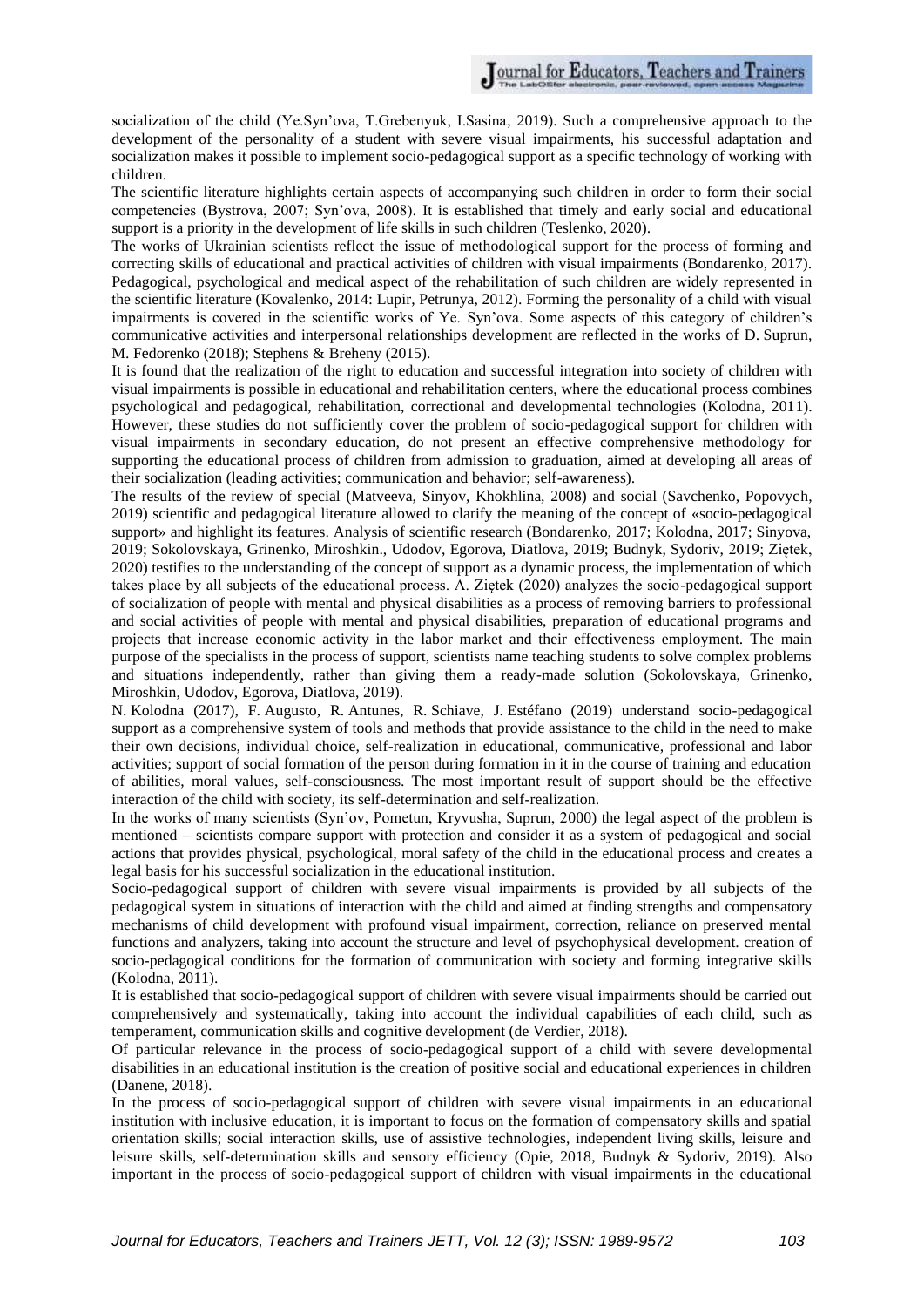institution is the continuity of occupational socialization, because most people with severe visual impairments are faced with choosing a profession, obtaining appropriate qualifications and training, employment, vocational adaptation and leaving employment (Szczupał, 2017).

The purpose of the article is to substantiate, work out scientifically and experimentally test the methods of socio-pedagogical support of children with visual impairments in secondary education.

# **METHODOLOGY AND TOOLS**

#### **Research design:**

A significant indicator of the effectiveness of socio-pedagogical support of children is their successful socialization. To achieve this goal and assess the level of socialization of children with visual impairments, as an indicator of the effectiveness of social and pedagogical support of them, we relied on the theory of socialization as a process of assimilation of moral norms and social behavior (Bystrova, 2007; Savchenko, 2003; Fedorenko, 2012). The theory is based on the position of socialization as a complex and multifaceted process of personality formation and development in the environment, during which various connections of personality with society are formed, orientations, values, norms are mastered, personal qualities are developed, personality activity and integrity are formed, social experience. According to the specified theory in ascertaining research criteria of socialization of children with visual impairments were allocated:

cognitive - self-determination and identification of the individual, the individual's knowledge of himself, his own abilities, independence in activity;

motivational and value - the creation of a person's own moral values, motives, self-awareness and autonomy;

personal-activity - the level of communication and educational activities, possession of integrative skills.

According to certain criteria, in order to establish the level of socialization of children with visual impairments, diagnostic methods were selected:

to determine the cognitive criterion - educational experiment, the method of «Map of L.Scott», the method of «Abilities» of L. Jovayshi (Vrublevskaya, Zykov, 2004), the method of social orientation by M. Rozhkov;

for the motivational-value criterion - thematic conversations, the method of «Assess the action» to study the level of formation of students' moral values (Kurganova, Karabanova, 2004), the method of autonomy of R. Ryan (Dergacheva, Dorfman, Leontiev, 2004); method of L.Murenets «My landmarks» (Kolodna, Murenets, Primak, 2017);

for personality-activity criterion: analysis of activity products, questionnaire of L.Bozhovych, N.Gutkina (Kovalenko, 2014), experimental conversation for diagnostics of communication development «Nonverbal behavior» (V. Labunska, 1986), test film by Rene Gille (Gille, 1959) and S. Rosenzweig (Lukin, Suvorov, 1993).

#### **Participants:**

113 children took part in the ascertaining stage of the study to assess the level of socialization of children with visual impairments as an indicator of the effectiveness of social and pedagogical support of children with visual impairments in the educational institution. The control (CG) and experimental (EG) groups, in which 57 and 56 respondents participated, respectively, were formed according to such parameters as: degree of visual impairment, age, place of residence, type of educational institution, etc.

Out of 113 respondents, 57 children were students of training and rehabilitation centers (experimental group (EG)): Rubizhne Training and Rehabilitation Center «Kryshtalyk», Kryvyi Rih special multidisciplinary training and rehabilitation center № 1 and 56 children – students of special secondary schools (control group (CG): Cherkassy special boarding school of I-III degrees of Cherkassy regional council, Zaporizhia special boarding school «Landmark», Kamyanets-Podilsky special school of Khmelnytsky regional council.

#### **Data collection tools:**

The study involved respondents with visual acuity up to 0.05 in the eye, which sees better, with optimal correction, i.e. the leading criterion for inclusion of respondents in the sample was the presence of congenital or early acquired severe visual impairment.

The choice of respondents of this age was determined on the basis of the purpose of the ascertaining stage of the study, based on Gessen's theory, according to which the leading factor in the child's socialization in the second (school) period is the educational institution and the child's environment. It should be noted that in the presence of visual deprivation in a child, the impact of socio-pedagogical support of a child in an educational institution on the degree of his socialization and the quality of further professional socialization increases significantly (Ye.Sinyova, Grebenyuk, Sasina, 2019), that is why the specified age range was chosen for the study participants.

The process of conducting this study followed the relevant ethical rules. First of all, all ethical requirements were taken into account before conducting this study. Then the authors of the study received approval from the ethics committee of the educational institution. After that, parents of children (guardians or other legally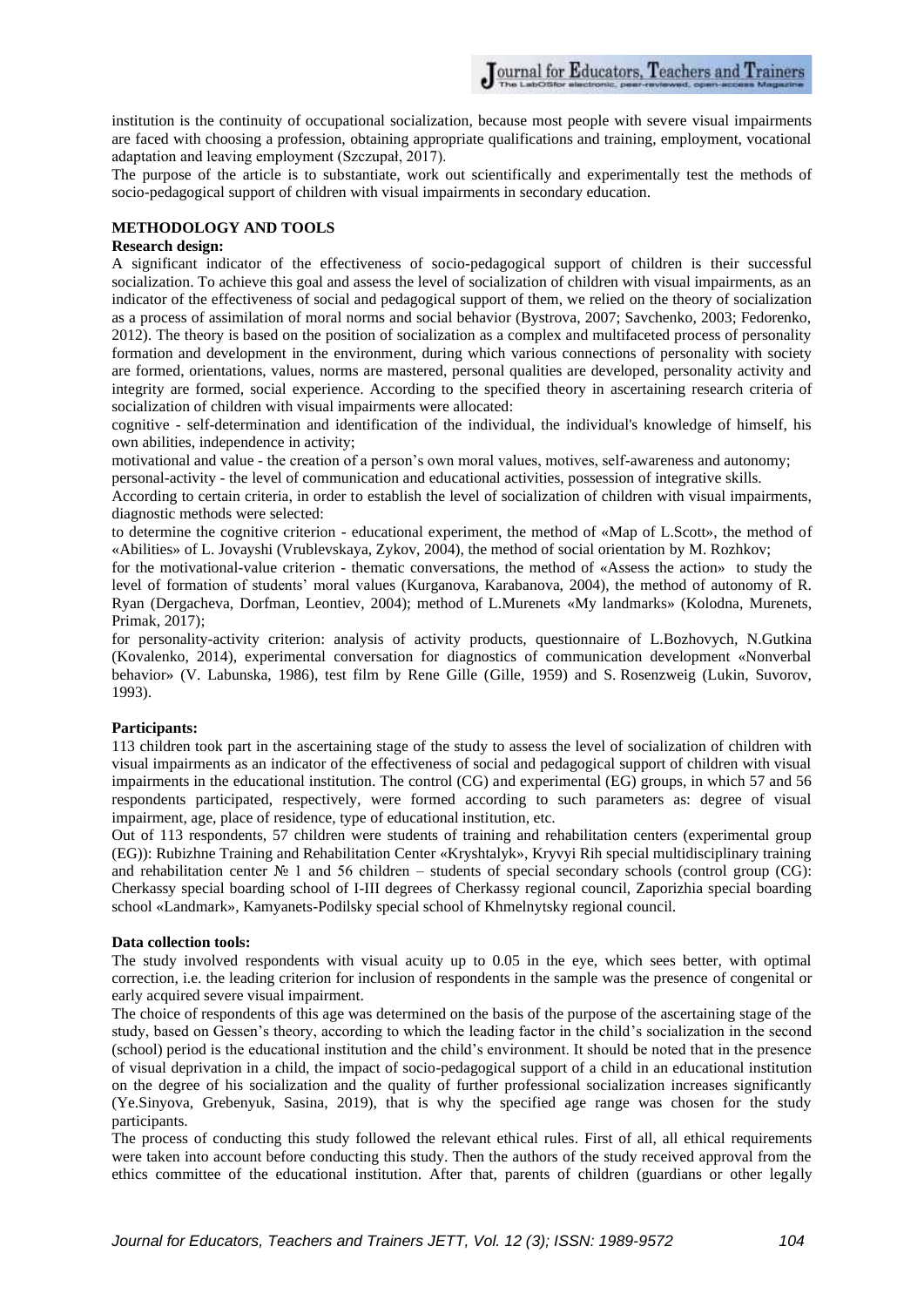authorized persons) and respondents were informed about both the goals and objectives of this study and conducted an interview.

The consent of parents (guardians) and children to participate in the psychological study was documented and signed by two parties: the psychologist and the parents of the study participants. The consent contained information about the purpose of the study, its duration, nature and consequences of research influences, rights and obligations of the parties, the limits of confidentiality, and fixed the right of participants to refuse to participate in the study and withdraw at any stage.

### **Data analysis**

At the ascertaining stage of the research, in order to assess the level of children with visual impairments socialization, as an indicator of the effectiveness of their social and pedagogical support carried out in an educational institution, the following methods were used: theoretical ones: comparison, generalization and systematization of scientific and theoretical data to study the state of the problem and ways to solve it; empirical ones: purposeful observation, interviews, testing and questionnaires, namely: method «L. Scott's observation map», the method of «Assess the action» to study the level of forming students' moral values (Kurganova, Karabanova, 2004); observation, experimental conversation to diagnose communication development; questionnaire of L.Bozhovych, N. Gutkina for diagnosing the level of learning motivation; analysis of activity products to diagnose the level of general educational skills; Rene Gille's test film (Gille, 1959) for the study of interpersonal relationships; S. Rosenzweig's method of socialization (Lukin, Suvorov, 1993); method of L.Murenets «My landmarks» (Kolodna, Murenets, Primak, 2017); «Professional abilities» by L.Jovaishi (Vrublevskaya, Zykov, 2004) for personal self-determination's diagnosis.

#### **RESULTS**

The results of the study on the scale «isolation (seclusion)» by «L. Scott's observation map» at the beginning of the experiment showed that almost half of students (50.33% of students with severe visual impairments) were characterized by an average level of manifestation of this personality trait, directly related to behavior respondents in a communicative situation. Almost a third of students (33%, respectively) have a high level of isolation (seclusion), and 16.67% - a low level of isolation (seclusion). In our opinion, the results of the study on this scale can be explained by insufficient expression of the need for communication in certain students (some adolescents have high scores on this scale), low level of communication skills and (or) possible negative experience of interpersonal interaction in the past.

According to the questionnaire «Need for communication» the most pronounced communicative needs of adolescents are the need for impressions, the need to belong to emotionally significant relationships (childparent, family), the need for a caring, emotionally positive attitude, help.

Students with profound visual impairments often do not accept their self-image, so they do not want to communicate with peers, considering the situation of communication as traumatic. However, we note that they have a growing need to communicate with peers in the senior classes. This can be seen on the scale of «attitude to a friend» in the test film by R. Gilles (38% - younger adolescents; 52.7% - older ones). The most pronounced communication needs of adolescents with visual impairments are the need for emotional response; belonging to emotionally significant relationships (child-parent, family); in the expression of attention, in a caring, emotionally positive attitude.

The adolescents with profound visual impairments have the process of finding status in the group as normal, so in the average adolescence they have an increased rate of conflict  $(12\%$  - younger adolescents; average  $-18.3\%$ ; 11.4% – older ones) and desire to dominate the group (21% - younger adolescents; 26.9% - average; 22.4% older ones). Low rates of sociability and inability to make decisions in situations of frustration are an obstacle to normal interpersonal relationships in the team and successful socialization.

Analysis of the results of the students with profound visual impairments' study at the beginning of the experiment allowed to conclude that personality traits such as impulsiveness, anxiety, insecurity, loneliness, aggression, low sociability and inability to make decisions in situations of frustration may be personality traits adequate interpersonal relationships and successful socialization in the future.

The results of the observational study proved that all indicators of socialization in both groups are approximately at the same level – below average. Particularly low indicators were on the scales: independence (8.78% in EG and 8.93% in CG), self-determination (5.27% in EG and 5.36% in CG), autonomy (10.53% in EG and 10,72 % in CG), communicative activity (7.02% in EG and 7.15% in CG).

Based on the analysis of the results of the observational experiment on the criteria of socio-pedagogical support's effectiveness (cognitive, motivational-value and personal-activity), three generalized levels of socialization of children with profound visual impairments were identified: high, average and low ones.

The presence of a high level of socialization was found only in a small number of children with profound visual impairments (8.78% in EG and 8.93% in CG), these children have integrative skills, sufficient autonomy, selfacceptance, identification with peers, understanding of their own tendencies and abilities, understanding of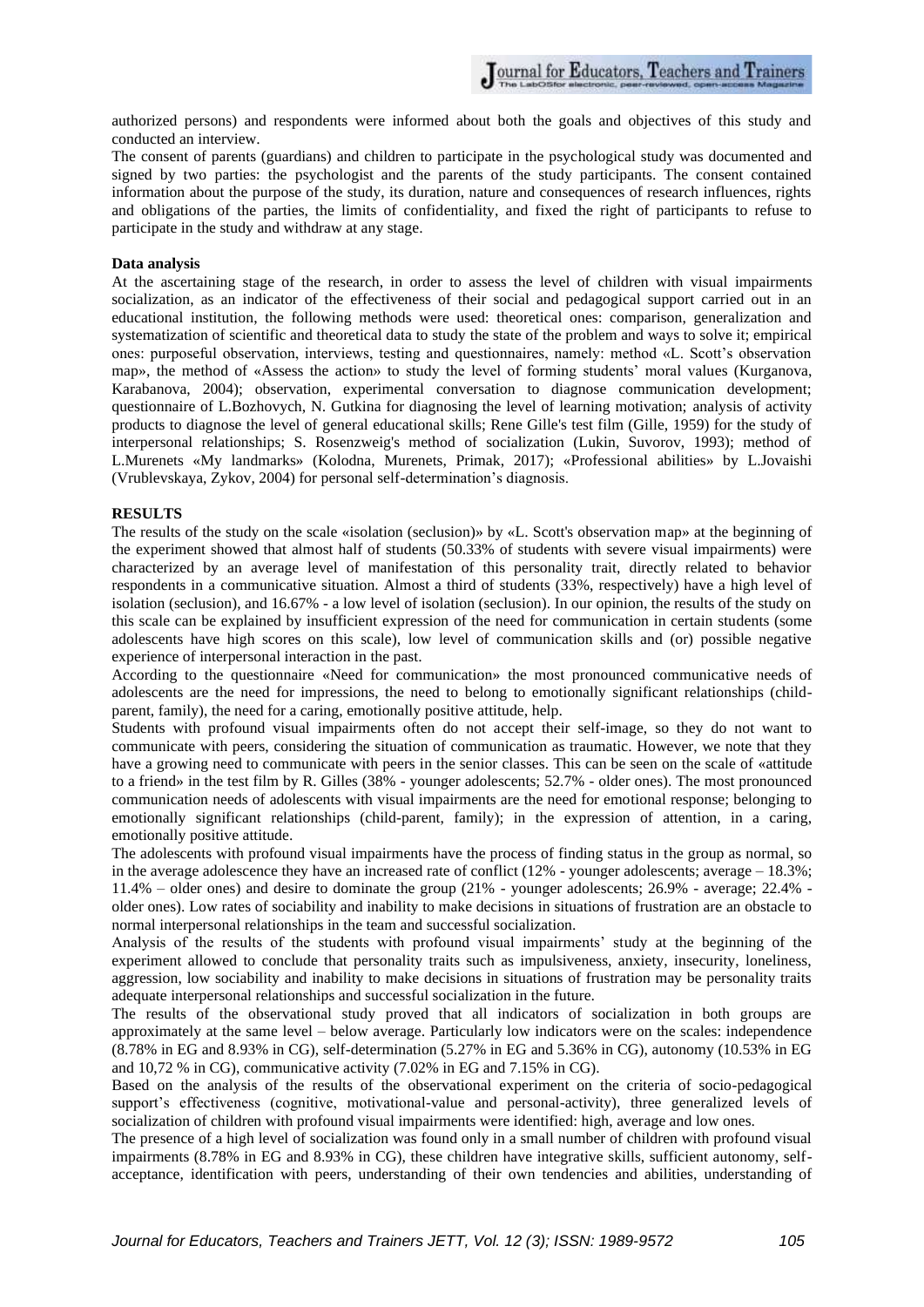moral values and personal needs, know and follow the norms of social behaviour in interpersonal communication with peers and adults, have a high communicative need, cognitive activity and motivation to learn. They have full knowledge of their own future and the need to plan it (table 1).

The average level of socialization was stated in 36.85% of children with visual impairment in EG and 39.28% of children in CG. These children's vocabulary is at an average level. Children have knowledge of a specific nature, do not always show cognitive interest in the social world, learning motivation is unstable. They have established interpersonal relationships with students in the classroom, but are weakly establishing new social connections. Knowledge of one's own future life is incomplete. Integrative skills are partially formed (table 1). A low level was found in half of the respondents (54.39% in EG and 51.79% in CG). These children are characterized by speech inertia, low cognitive activity, superficial knowledge, problems with behaviour and communication, have undeveloped practical and integrative skills, lack of independence and autonomy, low level of learning motivation. They revealed the superficiality of knowledge about their own future, random, unstable ideas (table 1).

## **Table 1: Levels of socialization of children before the introduction of socio-pedagogical support methods (in %)**

| Levels        | of Experimental group (students of secondary Control group (students of special |          |
|---------------|---------------------------------------------------------------------------------|----------|
| socialization | schools)                                                                        | schools) |
| High          | 8.78                                                                            | 8,93     |
| Average       | 36,85                                                                           | 39,28    |
| Low           | 54.39                                                                           | 51,79    |

Thus, the results of the study of the level of children with severe visual impairments' socialization allowed to create a complete pedagogical picture and gave grounds to state the need to work out and implement methods of socio-pedagogical support of such children in the educational process.

The conducted ascertaining experiment allowed to create a complete pedagogical picture, to substantiate the expediency of socio-pedagogical support of children with profound visual impairments, to determine the components of such methods and to start its organization and implementation (formative stage of the experiment) in training and rehabilitation centers.

The formative experiment is aimed at creating pedagogical conditions in the classroom and in extracurricular activities of the training and rehabilitation center for a purposeful, personality-oriented process of forming social competencies and soft technologies in students, which will ensure their successful socialization.

The training covered 57 students with profound visual impairments aged 11-18 (EG). The sample was determined to include children of the same age, the same degree of visual impairment, with equal distribution by gender, with representatives of rural and urban areas, as well as with regular education in special schools and training and rehabilitation centers. Regarding the control group (56 students) the method of social and pedagogical support was not implemented, the educational and correctional process was carried out in the standard educational environment of educational and rehabilitation centers.

The basis of the structure of the methodology of socio-pedagogical support were the basic conceptual provisions: cognitive, activity, personality-oriented and motivational-value and competence approaches, which determined the content of the main methodology components: content (goals, objectives, principles, directions); functional (stages, forms, methods and technologies); evaluation (criteria, levels).

The methodology was created on the basis of the following principles: interrelation of various forms of educational activity (lesson, webinar, seminar, workshop, excursion, educational relay, elective, correctional classes and various extracurricular activities); the principle of systematization, integrity, consistency, continuity and succession of the educational process in the training and rehabilitation centre; compliance of teaching methods with the current needs of New Ukrainian school; personality-oriented learning; individuality and independence of decision-making; the principle of interaction and cooperation; the principle of integrativeness is the acquisition of soft technologies and social competencies.

These principles were implemented through the relationship of the methodological associations of the centre with work on the basis of cases (specific social situations that were provided to students to solve and consolidate the knowledge gained in school and educational classes, in order to form in them basic competencies of socialization.

The method of socio-pedagogical support on the basis of cases provides an opportunity to set tasks for students and gradually achieve the result of their implementation by solving the problem situation.

The main purpose of the methodology is to create pedagogical conditions in the classroom and during extracurricular activities for a purposeful, personality-oriented process of forming students' social competencies and soft skills, which will ensure their successful socialization.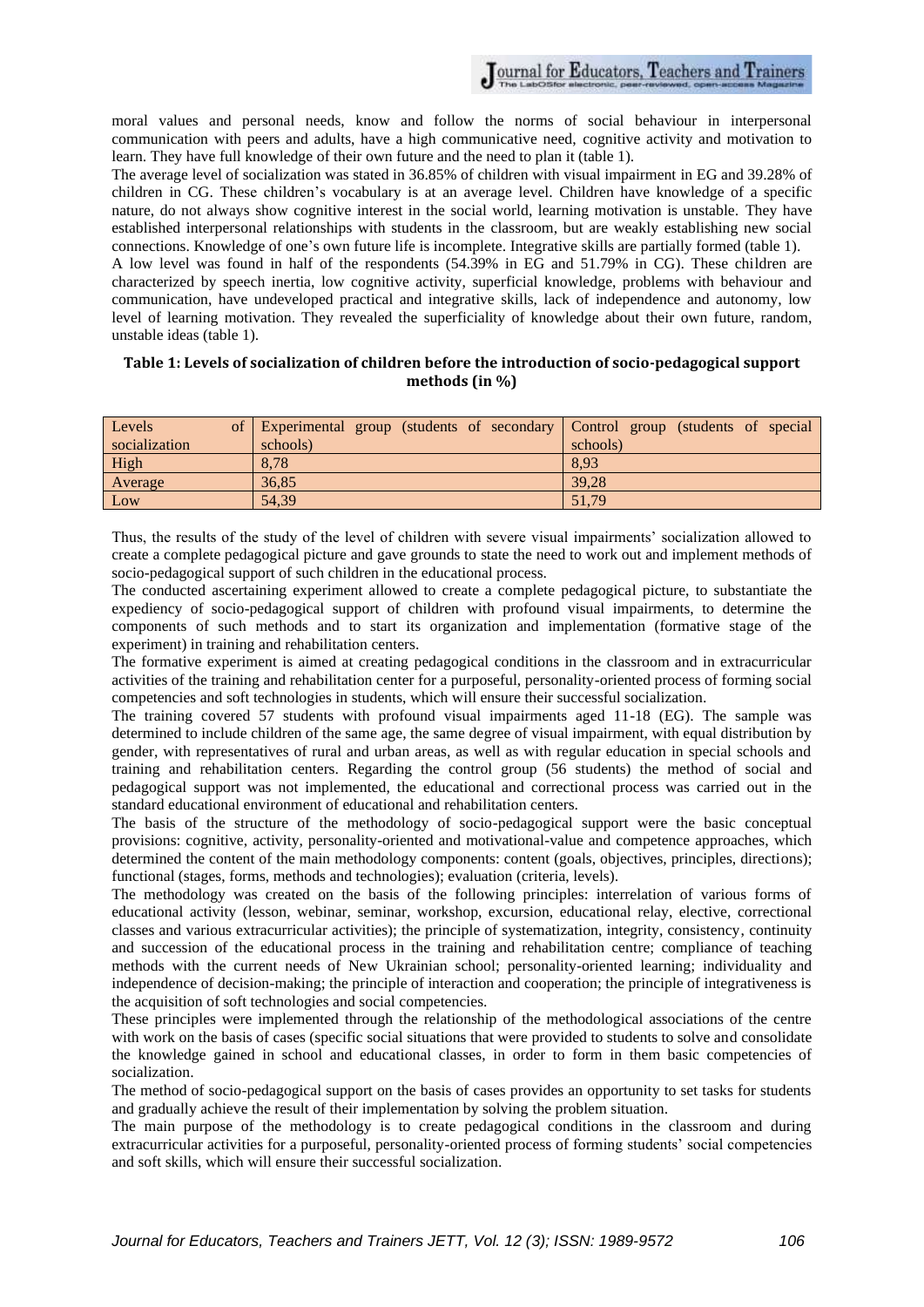Case study algorithm: student perception of the situation and information provided in class – understanding of the situation by students with explanations and questions – reproduction of information – understanding the event, understanding the lack of information and competence to solve it – changing attitudes to the situation, finding new motives for it solution, seeking help – a new solution to the situation, a new way of working – a new competence. The method of individually selected cases allows to ensure the success of their implementation for all students of the training and rehabilitation centre, regardless of the degree of violation. The molding experiment was performed in 3 stages.

At the first stage, the structure of methodological support of social and pedagogical support is determined: scientific-methodical and pedagogical council of schools, methodical associations of subject teachers, board of trustees, representatives of social services and parents' university.

The support team was created separately and the main forms of its activity were determined: *diagnostic* – comprehensive study of the child taking into account the primary violation; *prognostic* - determination of directions of correctional work, drawing up of the individual program of development, forecasting of results of corrective and educational influence; *correctional* – implementation of personality-oriented training and rehabilitation programs; conducting correctional and developmental classes; *informational-consultativeeducational* – timely and convincing informing of parents, pedagogical staff about children's problems and difficulties in learning; advanced training for specialists of institutions.

At the second stage, socio-pedagogical support of children was carried out with the help of cases, taking into account the areas of their socialization (leading activities, communication, self-awareness) in the following areas: working out educational and practical activities at the stage of primary school; development of individualpersonal and social-behaviuoral qualities of the child, interpersonal relations and communicative sphere; formation of personal and professional self-determination, development of motivational sphere and selfconsciousness of institution's graduates.

The main methods of work of the support team at the second stage of the experiment were: case method, individual conversations, explanations; consultations, correctional classes, watching video materials on the problem, dramatization games, training work, assignments, flash mobs, work of groups and electives, creation of children's school organizations.

Implementation of the methodology includes: creation the cases on the material studied in school and supported by practical actions in extracurricular activities by teachers; creation of interdisciplinary situations, the relationship between classroom work and extracurricular activities; actualization of basic knowledge before solving cases; use of different communication methods in the student-student system; student-teacher (explanation, help, support, mediation, demonstration of actions, joint design and planning); personal approach in the formation of training groups to perform tasks-cases; individual motivation; independent work of the student during the decision of a problem situation; variability of tasks (several correct solutions); demonstration of algorithms for solving complex problems (conflict situations, situations of creating social ties); creation by teachers of a model of communication and interpersonal communication while performing tasks.

The effectiveness of the method of socio-pedagogical support is proved by diagnosing the level of socialization of children with profound visual impairments according to the criteria identified in the study at the third stage of the experiment. To assess the effectiveness of the developed and implemented methods of socio-pedagogical support of children with severe visual impairments, the following methods were used: sociometry in adaptation by N. Kolominsky, method «Study of children's socialization», by M. Rozhkov, test «Research of professional interests and inclinations», questionnaire «Professional Abilities» by L. Jovaishi.

Thus, at the control stage of the experiment there were:

assessment of the level of socialization of children with profound visual impairments for whom the method of socio-pedagogical support was introduced on the basis of the case method (EG) and the level of socialization of children with profound visual impairments for whom the method was not implemented (CG);

comparison of control and experimental groups according to Student's statistical criterion, analysis of the obtained experimental data, formulated research conclusions on the effectiveness of the worked out methodology, selected pedagogical conditions.

The effectiveness of experimental correctional work among the participants of the experimental group is confirmed by indicators of increasing the level of well-being of relationships in the group: the level of wellbeing in groups of children from medium to high has increased. The number of students who received 3 - 5 elections increased (from 35% - before the experimental correction work to 48.33% - after).

The normalization of interpersonal relationships is evidenced by a decrease in the level of isolation after classes (1.4 times), conflict in groups by 1.3 times.

Indicative results were obtained after a correction program in a group of adolescents with profound visual impairments. Significantly increased the ratio of friends, girlfriends in the experimental group from 24.65% to 40%, in the control group, it remained almost at the same level from 25.2% to 27.2%. Like the results of sociometry, this fact indicates an increase in well-being in a peer group.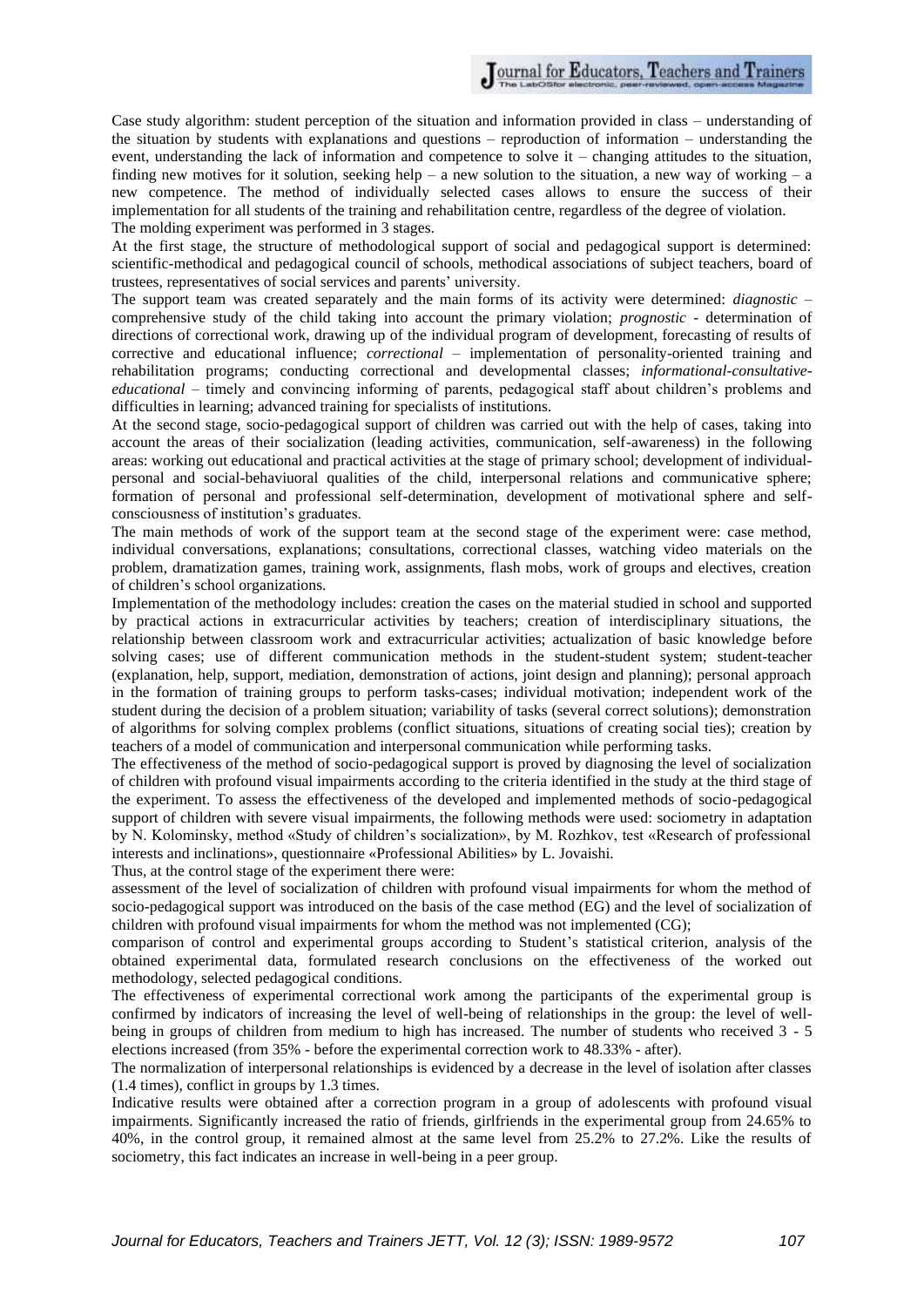Students with profound visual impairments have learned to respond more adequately in situations of frustration. Boys and girls began to feel themselves as a part of the team, which gave them self-confidence. Interpersonal relationships have become positive; students have become more communicative. Respondents showed a desire to cooperate with the team, there was a desire to become an active participant in the life of the team – this is a necessary quality for successful socialization.

| N <sub>2</sub> | Indicators          | <b>Experimental group</b> |        | Probability criteria |       |
|----------------|---------------------|---------------------------|--------|----------------------|-------|
|                |                     | before                    | after  | ௱                    |       |
|                | Social adaptability | 34.1 %                    | 87,3 % | 6,31                 | 0.00  |
| $\overline{2}$ | Autonomy            | 8.5 %                     | 16,9%  | 4,99                 | 0,001 |
| 3              | Morality            | 39,1 %                    | 88,7%  | 6,75                 | 0,00  |
|                | Social activity     | 61,8%                     | 88.7%  | 3,37                 | 0,001 |

## **Table 2:** C**omparative analysis of indicators of children with profound visual impairments' socialization before and after the introduction of methods of socio-pedagogical support**

After the implementation of the experiment, a control diagnosis was performed with students according to the method «Study of the children's level of socialization» by M. Rozhkov. At the beginning of the experiment, the results of the level of socialization in such indicators as autonomy in children with profound visual impairments are very low - only 8.5% of children showed an average level of autonomy in behavior, independent planning and action (table 2). At the beginning of the experiment, this figure doubled, but remained quite low, due to the peculiarities of the development of a child with a primary sensory impairment - even with a systematically organized social support of the child cannot overcome the violation of autonomy completely. According to the results of the diagnosis, it can be concluded that at the beginning of the experiment the indicators of socialization as social adaptability and morality of children in the education and rehabilitation center are quite low (34.1% and 39.1% respectively), but at the final stage - consistently high - 87.3% of children have social adaptability at the level of average and high; 88.7% of children have a high and average level of assimilation of moral norms after the introduction of the system of social and pedagogical support.

The social activity of the children of the education and rehabilitation center increased from 61.8% to 88.7%. It should be noted that social activity was at a sufficient level, but in addition to the quantitative indicator, the quality indicator of such activity increased. Observation of children during classes and in extracurricular communication showed the development of the social position of the student, the formation of social status «I am a student», the growth of desire to attend classes and participate in social activities of the center and the city. In addition, it is necessary to note the qualitative level of determinants of socialization in children of the institution after the implementation of the program of social and pedagogical support. According to the results of the indicators, teachers and psychologists of the institution note a significant increase in the level of socialization of children according to the following criteria:

1) in the formation of psychological competencies of socialization:

- the confidence (self-control, self-control) increased;

- the level of critical thinking increased;

- the ability to solve their own problems increased;

- a steady interest in environmental events develops;

- the presence of their own views and the ability to argue them is formed;

2) in the development of the communicative sphere of students:

- the confidence in communicating with peers increased;

- the ability to cooperate and communicate in a group improved;

3) in the formation of instrumental skills and abilities:

- the desire and ability to maintain their health increased;

- the economic awareness increased;

- the level of knowledge about the sources of searching for the necessary information increased;

- the level of practical skills increased.

To determine the motives of socialization of graduates of the institution, their social landmarks, the method «My landmarks» was conducted. Based on the results of the methodology, the following conclusions can be made that the majority of graduates (30% of the respondents) are ready to develop, change and work on themselves for the sake of success in people of the opposite sex. This is easily explained by the leading activities in adolescence and adolescence. Note that the children chose several goals at once.

The training and rehabilitation center is located in the district center, so most students believe that they need training and social activity in order to achieve certain opportunities to live in a big beautiful place (27% of graduates). 19% of graduates dream of a beautiful life and see the purchase of expensive and fashionable things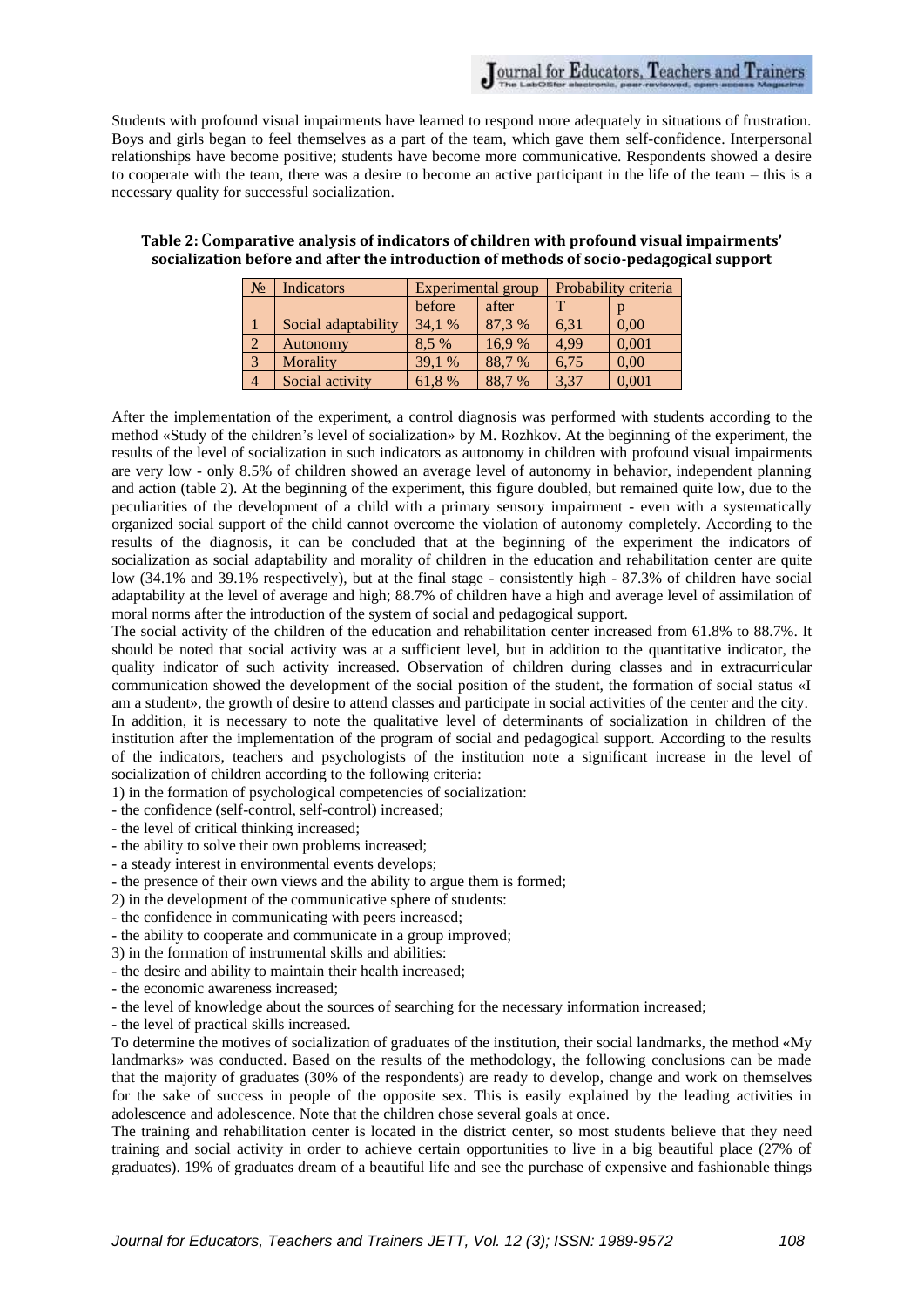as the main goals of socialization. It should be noted that 24% of graduates have ambitious goals - 12% want to be able to manage people, and another 12% of graduates dream of receiving honorary titles and awards.

The result of the implementation of the tasks is the successful admission of graduates to higher educational institutions of III-IV levels of accreditation (Fig. 1).

All graduates of the institution have chosen a profession and continue their studies. More than half of the graduates of the institution (56%) became students of technical schools and colleges, 20% of graduates – students of higher educational institutions of Ukraine.



**Fig.1: The results of graduates' professional self-determination** 

Qualitative and quantitative comparative analysis of the results of the experimental study at the ascertaining and control stages of the experiment allowed to formulate generalized conclusions about a significant increase in the level of socialization of the participants of the experimental group (table 3).

### **Table 3: Levels of socialization of children with profound visual impairments in control and experimental groups (in %)**

| Levels  | Experimental<br>group<br>schools) |            |           | (students of secondary Control group (students of special schools) |            |           |
|---------|-----------------------------------|------------|-----------|--------------------------------------------------------------------|------------|-----------|
|         | ascertaining                      | control    | t/p       | ascertaining                                                       | control    | t/p       |
|         | experiment                        | experiment |           | experiment                                                         | experiment |           |
| High    | 8.76                              | 35,09      | 2,6/0,01  | 8,93                                                               | 16,08      | 0,61/0,05 |
| Average | 36,85                             | 54,39      | 1,9/0,05  | 39,28                                                              | 39,28      |           |
| Low     | 54.39                             | 10.52      | 4,4/0,001 | 51.79                                                              | 44.64      | 0,79/0,05 |

The effectiveness of the method of socio-pedagogical support is proved by diagnosing the level of children with visual impairments' socialization according to the criteria identified in the study at the third stage of the experiment.

Statistically significant indicators were determined in EG: the number of children with a high level of socialization increased significantly (from 8.76% to 35.09%). The rate of children who had a low level decreased significantly (from 54.39% to 10.52%).

The level of socialization in children of the control group has not changed. No significant improvement in the presented indicators of all levels was detected. 51.79% of children have a low level at the beginning of the observational experiment, and 44.64% of children after its end (t = 0.79; p $\geq$ 0.05).

The rate of success in the educational activities of EG children has doubled ( $p \le 0.001$ ), the level of integrative skills' development has increased (from 34.1% to 87.3%); the average indicators of social activity (from 61.8% to 88.7%) and morality (from 39.1% to 88.7%) increased, the level of motivational sphere of children with profound visual impairments' forming increased 2.5 times (р≤, 0.001). The level of independence and professional self-determination of high school students has significantly increased – CG graduates have chosen a profession and continue their studies. More than half of them (56%) became students of technical schools and colleges, 20% – became students of professional lyceums, 24% - became students of universities in Ukraine.

Minor positive changes in the control group are due to the fact that children study in training and rehabilitation centers or special educational institutions, and they are carried out programmatic educational and correctional work, which provides a certain result. But without a specially organized socio-pedagogical support aimed at the development of social competencies as a prerequisite for the child's socialization - this result is insignificant. According to the study, compared with the control group, the experimental level of children's communication, level of integrative skills, level of autonomy, self-acceptance, understanding of their own tendencies, needs and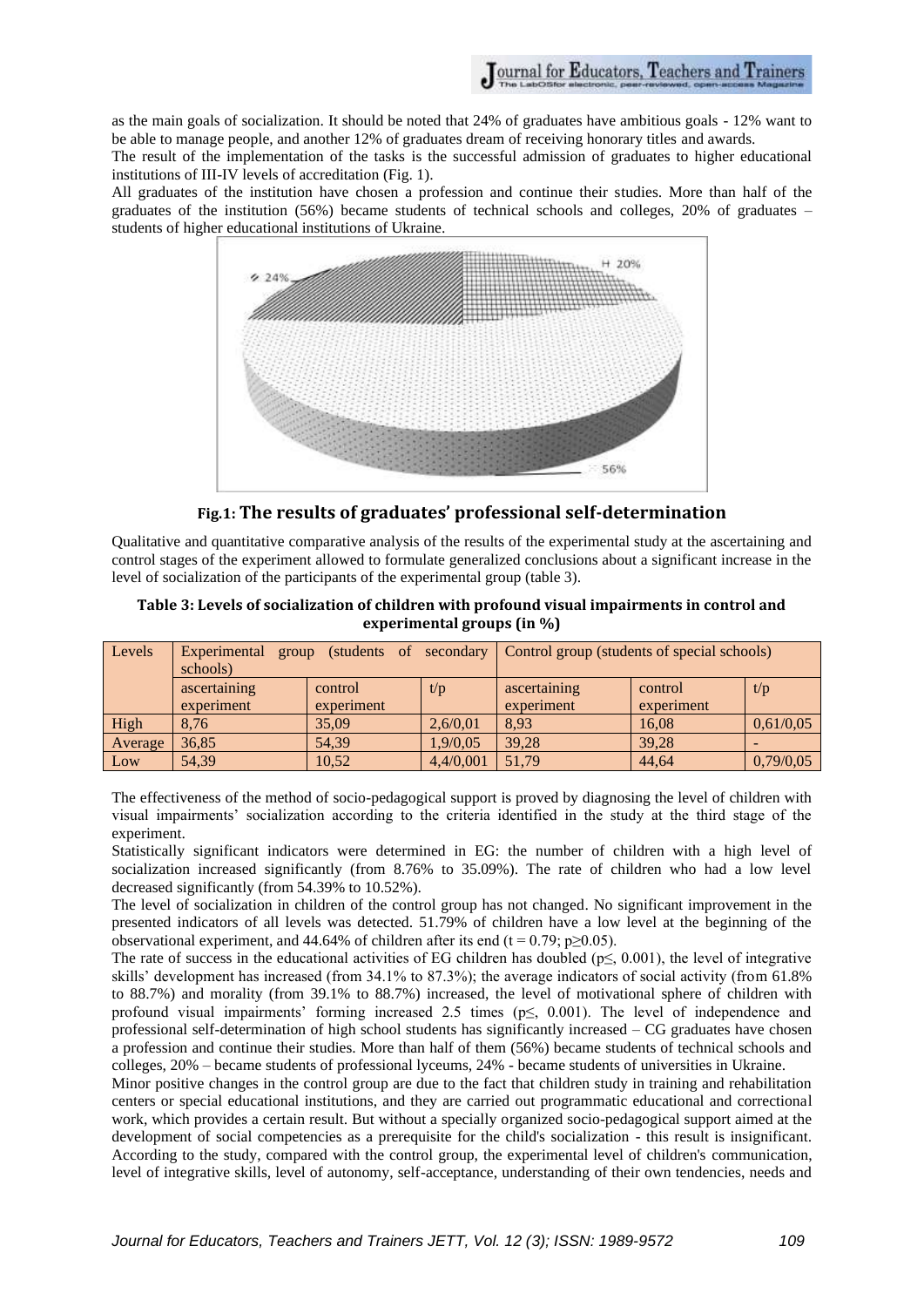abilities, their use for self-actualization and growth, creation of own spiritual and moral values motives for leading activities. The children of the experimental group know and follow the norms of social behavior in interpersonal communication with peers and adults, have a high communicative need and motivation to learn. Children have knowledge of both concrete and abstract nature, purposefully show cognitive interest in the natural, visual and social world, can establish cause-and-effect relationships. The level of perceptions of visually impaired children about the plan of the future, about the consistency in planning and the need to plan their own lives to achieve any life goal, about the future family and profession has increased significantly in the experimental group; children learned to design life plans; planning your time, planning an event for the short and long term, comparing your own achievements in the past and present, planning achievements in the future; received and mastered the knowledge of the need to establish social ties, learned to seek help and establish interpersonal relationships, mastered the skills of social and normative behavior.

Thus, the results of the study proved the effectiveness of the implementation of socio-pedagogical support methods, their ability to ensure full socialization of a child with profound visual impairments in conditions of inclusion in conditions of training and rehabilitation centers.

#### **DISCUSSIONS AND CONCLUSIONS**

The conducted research demonstrates the connection between studied scientific literature and the obtained results. Thus, the work of I. Shishmentsev presents the method of socio-pedagogical support of adolescents with intellectual disabilities in order to form their moral competencies both at the Ukrainian literature lessons and extracurricular activities. The author uses interactive methods of working with adolescents, introduces elements of theatrical performances (Shishmentsev, 2017). I. Ivanenko's research presents methods of social support for special schools graduates in order to form their ideas about the future family and relevant social competencies' development. The author includes dramatization games, trainings, discussion of situations after watching movies on a given topic into practice of work with adolescents with intellectual disabilities (Ivanenko, 2015). But the authors consider a separate category of children with special educational needs, namely - with intellectual disabilities. Socio-pedagogical support of children with visual impairments was considered in the work of N. Kolodna (Kolodna, 2011; Kolodna, 2017). The author insists on a comprehensive combination of social and rehabilitation components of support. It should be noted that the methodology of cases has not been the subject of research in special education in terms of the forming competencies of people with visual impairments yet. Our author's method of using specific social situations for the forming social competencies in adolescents differs from traditional methods presented in the research of Ukrainian scientists, by the fact that in solving cases students have the opportunity to simultaneously form any social competence and control its level of formation in an adolescent. In addition, for the first time in the practice of correctional education, we have declared not only correctional classes, but also extracurricular activities as a developmental environment for the competencies' forming.

Thus, based on the theoretical analysis of special and social pedagogical literature, it is found that sociopedagogical support is a system of consistent, comprehensive, socially oriented pedagogical activities of a team of specialists that provides processes of individualization of the student's personality, creates conditions for selfdetermination. abilities, protects the rights of the student. The method of social and pedagogical support of children with profound visual impairments in the conditions of the educational and rehabilitation center is worked out and introduced. The main components of the methodology of socio-pedagogical support of the child are determined: experimental, productive, normative, corrective, informational ones, and its functions within the educational process: diagnostic support, counseling, information and methodological support, organization and management. It is established that comprehensive socio-pedagogical support by a team of specialists should be based on basic methodological principles that allow to create and implement effective innovative technologies for teaching children with special educational needs, aimed at developing all areas of child socialization (leading activities; interpersonal relationships and communication; self-awareness). The main indicators of efficiency of social and pedagogical support methods in various spheres of socialization of the child are defined: in the sphere of leading activity – knowledge and idea of the world around, forming skills of educational and practical activity, development of interests, educational motivation, inclinations and abilities; in the field of interpersonal relations and communication – forming communicative and joint activities, interpersonal relations; ability to resolve conflict situations, possession of socially acceptable behavior; in the field of self-awareness – forming life goals, personal and professional self-determination, the development of social motivation, self-awareness and reflection. Based on the indicators of the effectiveness of socio-pedagogical support and criteria (cognitive, motivational-value and personal-activity), three generalized levels of socialization of children with profound visual impairments in the educational and rehabilitation center are identified: high, average and low ones. It was found that at the beginning of the experiment, less than 9% of students had a high level of socialization. On the contrary, half of the respondents (54.39% in the experimental group and 51.79% in the control group) had a low level; these children are characterized by communication and behavioral disorders, low cognitive activity, limited unsystematic stock of knowledge about the world around them, have unformed practical and integrative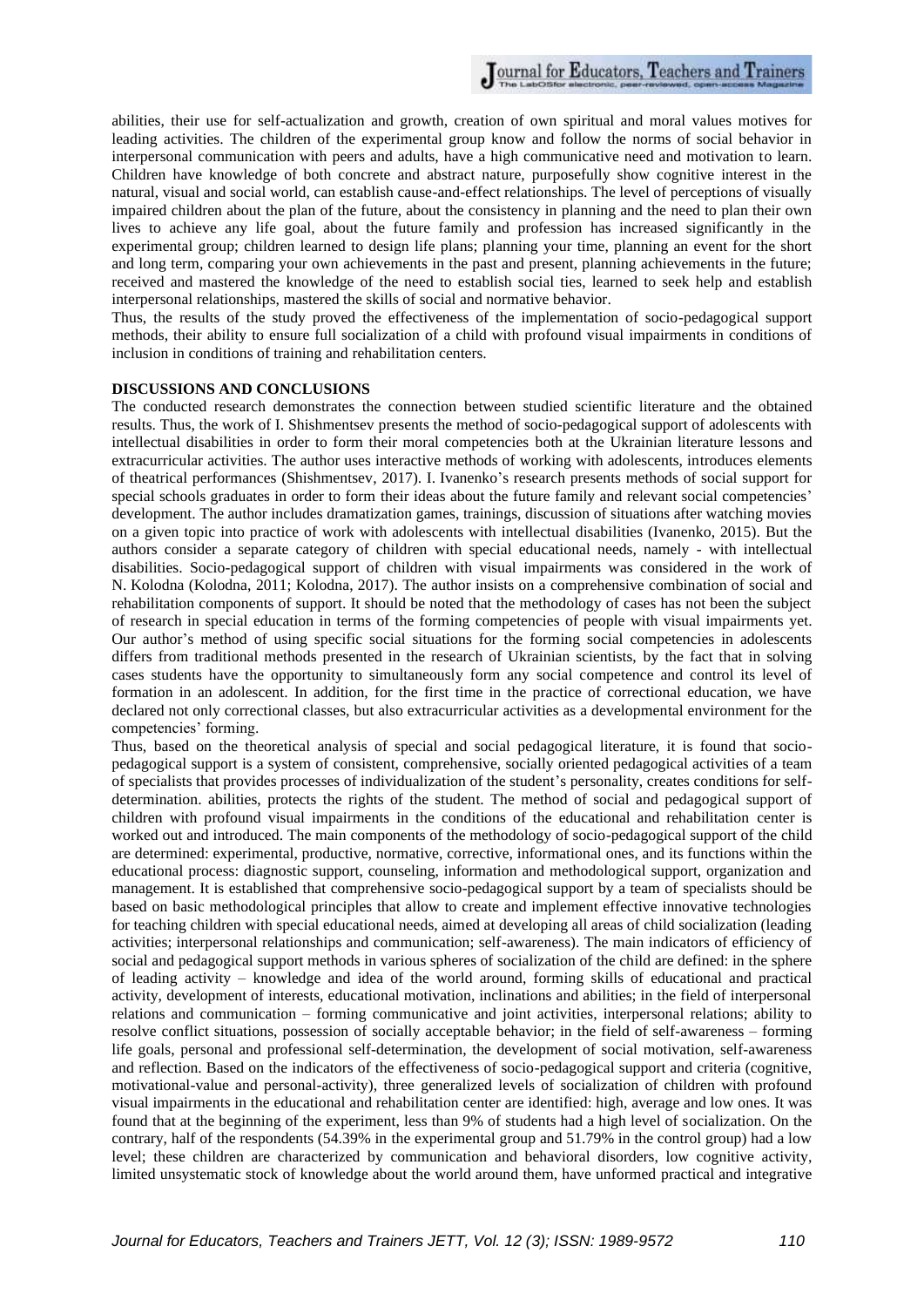skills, insufficient level of independence and autonomy, low level of educational motivation. A set of sociopedagogical technologies for organizing the process of socialization of students with visual impairments based on the case method – an interactive learning technology for the formation of competencies and personal qualities based on solving real and simulated social situations that require analysis, additional knowledge and independent solution was worked out and tested. The effectiveness of the implementation of the experimental methodology was confirmed: the success rate in children's educational activities doubled ( $p \le 0.001$ ), the level of development of integrative skills increased (from 34.1% to 87.3%); the average indicators of social activity (from 61.8% to 88.7%) and morality (from 39.1% to 88.7%) increased, the level of formation of the motivational sphere of children with profound visual impairments increased 2.5 times ( $p \leq 0.001$ ). The number of children with a high level of socialization increased significantly (from 8.76% to 35.09%) and the rate of children with a low level decreased (from 54.39% to 10.52%).

The result of the implementation of socio-pedagogical support method is the professional self-determination of secondary education graduates with visual impairments – their successful admission to higher education institutions of III-IV levels of accreditation. All 100% of graduates who participated in the experiment have chosen a profession and continue their studies. More than half of the graduates (56%) became students of technical schools and colleges, 20% of graduates –students of higher education institutions of Ukraine.

Thus, the use of methods of socio-pedagogical support of children with profound visual impairments solves most of the problems associated with their personal, life and professional self-determination.

Further study is needed in the study of socio-pedagogical support of people with visual impairments after graduation, as well as the issue of autonomy as a component of socialization within the socio-legal and defectological approaches. It is advisable to continue experimental work in the direction of forming ten main social competencies of the New Ukrainian School for children with visual impairments, which will ensure their successful personal, professional self-determination and socialization.

# **CONFLICT OF INTERESTS**

The authors declare that there is no conflict of interests.

# **REFERENCES**

- 1. Augusto, F., Antunes, R., Schiave, R., Estéfano, J. (2019) Estudo das causas de cegueira e baixa de visão em uma escola para deficientes visuais na cidade de Bauru. Revista Brasileira de Oftalmologia. Volume 78, no.3, Rio de Janeiro May/June 2019 Epub July 01, 2019. <https://doi.org/10.5935/0034-7280.20190125>
- 2. Bondarenko, Yu. A. (2017). Teoretyko-metodychni zasady korektsiynoho spryamuvannya muzychnoyi diyal'nosti doshkil'nykiv zi znyzhenym zorom [Theoretical and methodical basis of correctional direction of musical activity of preschoolers with reduced vision]: avtoref. dys. … dokt. ped. nauk 13.00.03. K.: Natsional'nyy pedahohichnyy universytet imeni M.P. Drahomanova [in Ukrainian].
- 3. Budnyk, O., & Sydoriv, S. (2019). Social and pedagogical aspects of the development of inclusive education. *Sociální pedagogika/Social Education*, 7(1), 36–48. <https://doi.org/10.7441/soced.2019.07.01.03>
- 4. Bystrova, Yu. O. (2007). Osoblivosti konfliktnoyi povedinki rozumovo vidstalih pidlitkiv [The peculiarities of conflict behaviour of mentally retarted teenagers]. Extended abstract of PhD thesis (Special psychology). Kуiv. Retrieved from: https://cutt.ly/byXst7N [in Ukrainian].
- 5. Danene K. Fast Including Children with Visual Impairments in the Early Childhood Classroom. Submitted: May 16th 2018Reviewed: August 15th 2018Published: November 5th 2018. https://doi.org/10.5772/intechopen.80928
- 6. Dergacheva, O. E., Dorfman, L. Ja., & Leont'ev, D. A. (2008). Russkojazychnaja adaptacija oprosnika kauzal'nyh orientacij [Russian-language adaptation of the causal orientation questionnaire]. Vestn. mosk. universiteta. ser. 14. psihologija. 3, 13–19. Retrieved from: [http://msupsyj.ru/pdf/vestnik\\_2008\\_3/vestnik\\_2008-3\\_91-106.pdf](http://msupsyj.ru/pdf/vestnik_2008_3/vestnik_2008-3_91-106.pdf) [in Russian].
- 7. De Verdier, K. (2018) Children with blindness: Developmental aspects, comorbidity and implications for education and support. Stockholm University, Faculty of Social Sciences, Department of Special Education. 124 p. [http://www.diva](http://www.diva-portal.org/smash/get/diva2:1206093/FULLTEXT01.pdf)[portal.org/smash/get/diva2:1206093/FULLTEXT01.pdf](http://www.diva-portal.org/smash/get/diva2:1206093/FULLTEXT01.pdf)
- 8. Dmytriyeva, I. V. (2006). Osnovni funktsiyi estetychnoho vykhovannya uchniv dopomizhnoyi shkoly [The main functions of aesthetic education of auxiliary schools]. Naukovyy chasopys Natsional'noho pedahohichnoho universytetu imeni M.P.Drahomanova. Ser. 19. Korektsiyna pedahohika ta spetsial'na psykholohiya, 5, 116–123. [in Ukrainian].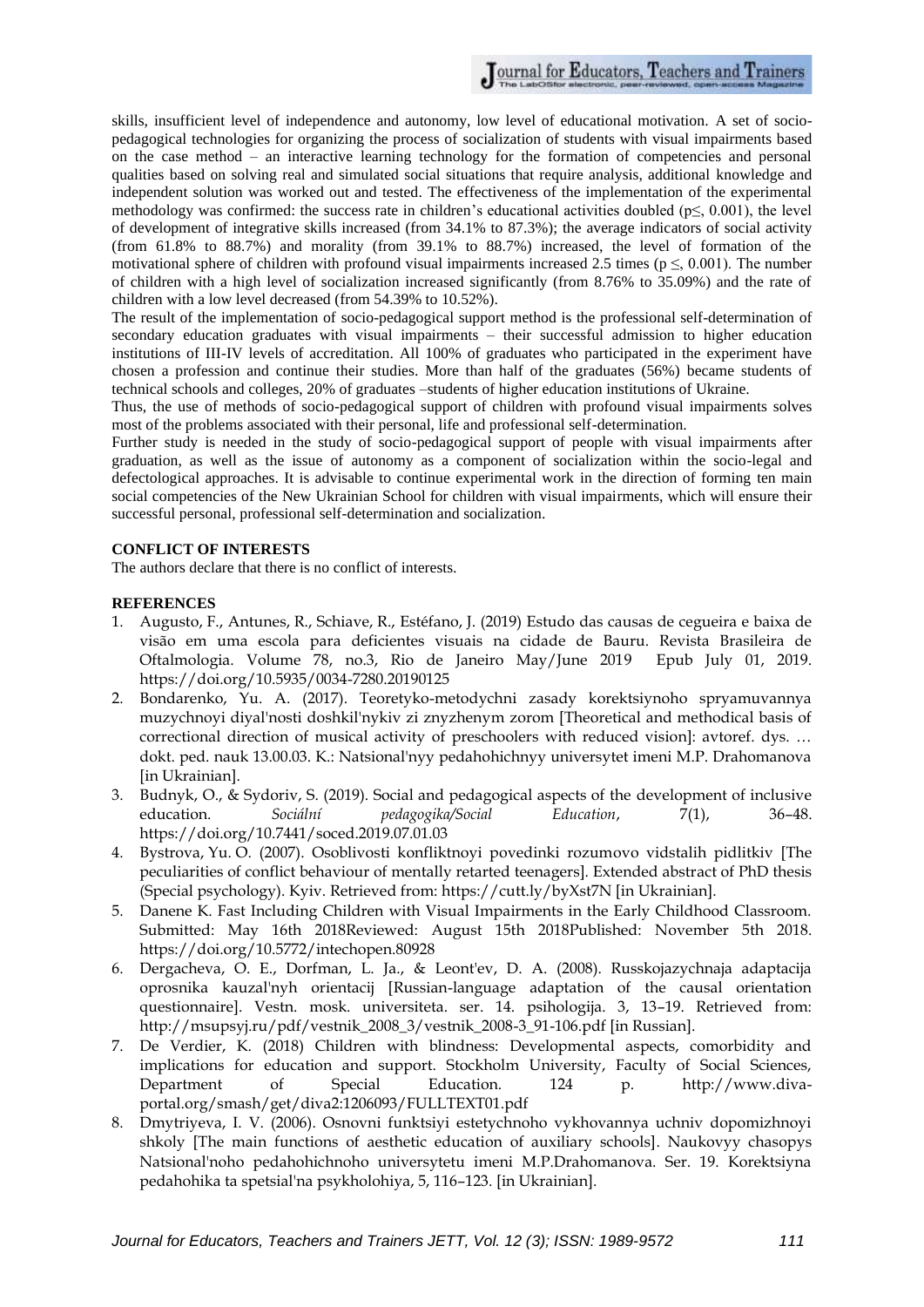Journal for Educators, Teachers and Trainers

- 9. Fedorenko, S.V. (2012). Navchannya i vykhovannya ditey z porushennyamy zoru v Ukrayini: istoriya ta s'ohodennya [Education and upbringing of children with visual impairments in Ukraine: history and nowadays] : Monohrafiya. Zaporizhzhya : Vyd-vo Khortyts'koho natsional'noho navchal'no-reabilitatsiynoho bahatoprofil'noho tsentru. [in Ukrainian].
- 10. Gessen, S.I. (2001). Pedagogicheskie sochinenija [Pedagogical compositions]. Sostavitel' Ye.G.Osovskij. Saransk: Krasnyj Oktjabr' [In Russian]
- 11. Gille, R. (1959). Le test-film (French) paperback. January, 1. Retrieved from: <https://cutt.ly/GyXds8Y>
- 12. Ivanenko, A. S. (2015). Formuvannya uyavlen' pro maybutnyu sim"yu yak napryamok sotsializatsiyi rozumovo vidstalykh pidlitkiv [Forming ideas about the future family as a direction of socialization of mentally retarded adolescents]. *Naukovyy chasopys Natsional'noho pedahohichnoho universytetu imeni M. P. Drahomanova*. Seriya 19 : Korektsiyna pedahohika ta spetsial'na psykholohiya, 30, 230–236. Retrieved from: <http://enpuir.npu.edu.ua/handle/123456789/12046> [in Ukrainian].
- 13. Kovalenko, V. Ye. (2014). Osvitnye seredovyshche yak chynnyk emotsiynoho rozvytku rozumovo vidstalykh molodshykh shkolyariv [Educational environment as a factor of mentally retarded primary schoolchildren's emotional development]: avtoref. dys. ... kand. psykhol. nauk : 19.00.08, Kyyiv: Nats. ped. un-t im. M. P. Drahomanova. [in Ukrainian].
- 14. Kolodna, N. А. (2012). Sotsial'no-pedahohichna pidtrymka ditey z vadamy zoru v umovakh navchal'no-reabilitatsiynoho tsentru [Socio-pedagogical support for children with visual impairments in the educational and rehabilitation centre]. Zbirnyk naukovykh prats' Kam"yanets'-Podil's'koho natsional'noho universytetu imeni Ivana Ohiyenka / za red. O.V.Havrylova, V.I.Spivaka. Kam"yanets'-Podil's'kyy : Medobory-2006, 19(2): 2, 307–313. Retrieved from:<https://fkspp.at.ua/Bibl/19-2.pdf> [in Ukrainian].
- 15. Kolodna, N., Murenets, L., & Prymak O. (2017). Navchalno-reabilitatsiinyi tsentr yak pedahohichna systema sotsializatsii ditei z osoblyvymy osvitnimy potrebamy. [Educational and rehabilitation centre as a pedagogical system of socialization of children with special educational needs]. *Dyrektor shkoly: dlia kerivnykiv navchalnykh zakladiv*. Kyiv. Shkilnyi svit, 19(20), 85-104. Retrieved from: [http://ek.kubg.edu.ua/cgi-bin/irbis64r\\_17/cgiirbis\\_64.exe](http://ek.kubg.edu.ua/cgi-bin/irbis64r_17/cgiirbis_64.exe) [in Ukrainian].
- 16. Kumar, A., McCarthy, L., Rehn, S., Swearer, D., Newell, R., Gereta, S., Villarreal, E., Yazdi, S., Ringe, E. (2018). Exploring Scientific Ideas in Informal Settings: Activities for Individuals with Visual Impairments. *Journal of Chemical Education*. April 10, Volume 95, Issue 4, 499 – 688. <https://doi.org/10.1021/acs.jchemed.7b00488>
- 17. Kurganova, E., & Karabanova, O. (2004). Anketa «Oczeni postupok». Metodika «Differencziacziya konvenczional`nykh i moral`nykh norm po E.Turielyu [Questionnaire «Evaluate the act». Methodology «Differentiation of conventional and moral norms» by E. Turiel]. Moscow. Retrieved from: https://xn--j1ahfl.xnp1ai/library/metodika\_differentciatciya\_konventcionalnih\_i\_moral\_194809.html [in Russian].
- 18. Labunskaya, V. (1986). Neverbal`noe povedenie (soczial`no-perczeptivnyj podkhod) [Non-verbal behaviour (socio-perceptual approach)]. Rostov University, 121–126. Retrieved from: <https://cutt.ly/NyXsCjH> [in Russian].
- 19. Lukin, S., & Suvorov, A. (1993). Test risunochnoj assocziaczii Rozenczvejga (rukovodstvo po ispol`zovaniyu). [Association drawing test by Rosenzweig (usage guide)]. Saint Petersburg. Retrieved from: <https://cutt.ly/kyXdqN6> [in Russian].
- 20. Morrison, C., Villar, N., Thieme, A., Ashktorab, Z., Taysom, E. (2018). Torino: A Tangible Programming Language Inclusive of Children with Visual Disabilities. *Journal Human–Computer Interaction*. Volume 35, 2020 – Issue 3[. https://doi.org/10.1080/07370024.2018.1512413](https://doi.org/10.1080/07370024.2018.1512413)
- 21. Opie, J. (2018). Educating students with vision impairment today: Consideration of the expanded core curriculum. *British Journal of Visual Impairment*, 36 (1), 75-89. https://doi.org/10.1177/0264619617730861
- 22. Petrunya, A. M., Bystrova, Yu. O., & Lupyr', S. A. (2012). Orhanizatsiya kompleksnoho suprovodu navchal'no-reabilitatsiynoho protsesu ditey z porushennyamy zoru v osvitnikh zakladakh novoho typu [Organization of comprehensive support of the educational and rehabilitation process of children with visual impairments in educational institutions of a new type]. *Osvita Donbasu*, 3, 40–44. [in Ukrainian].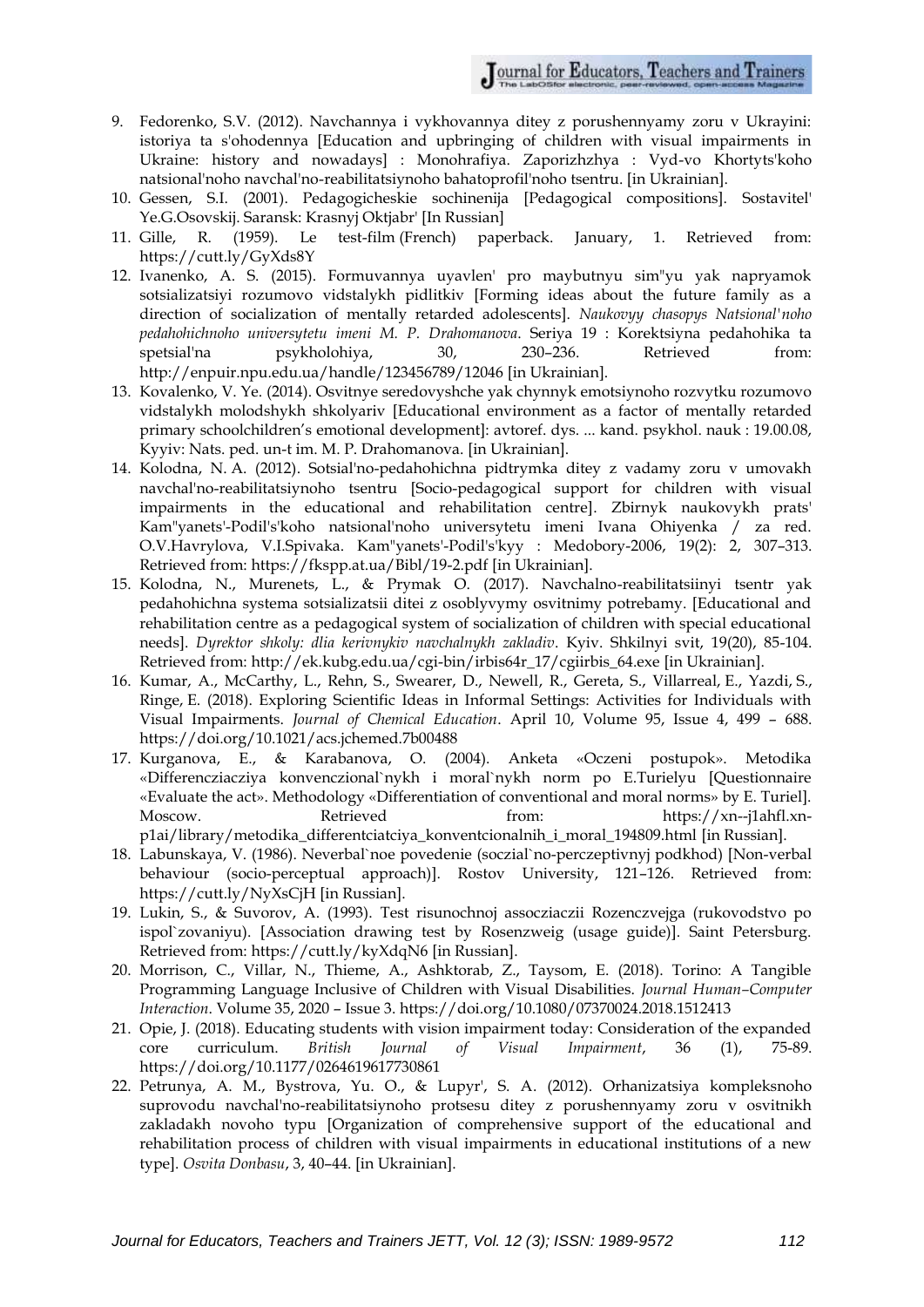- 23. Popovych, I. S. (2019). Psykholohiia sotsialnykh ochikuvan osobystosti: metodolohiia, teoriia i praktyka: navch.-method. posib. [The Psychology of Social Science: Methodology, Theory, and Practice]. Kherson. Retrieved from: [http://ekhsuir.kspu.edu/xmlui/handle/123456789/8892.](http://ekhsuir.kspu.edu/xmlui/handle/123456789/8892) [in Ukrainian].
- 24. Savchenko, S.V. (2003). Socializacija studencheskoj molodezhi v uslovijah regional'nogo obrazovatel'nogo prostranstva [Socialization of student youth in a regional educational space]. Lugansk : Al'ma-Mater. [in Russian].
- 25. Shishmentsev, I. M. (2017), Vihovannya kultury lyudskyh vzayemyn u rozumovo vidstalyh starshoklasnykiv zasobamy ukrayinskoyi literatury [Upbringing Culture of Human Relations of Mentally Retarded Senior Pupils by Means of Ukrainian Literature]: avtoreferat dis. ... kand. ped. nauk : 13.00.03. Nac. ped. un-t im. M. P. Dragomanova. Kyiv [in Ukrainian]. Retrieved from: [http://enpuir.npu.edu.ua/handle/123456789/14905.](http://enpuir.npu.edu.ua/handle/123456789/14905) [in Ukrainian].
- 26. Sokolovskaya, I., Grinenko, A, Miroshkin, D., Udodov, A., Egorova, E., Diatlova, E. (2019). The Eco-Psychological Approach in the Psychological Follow-Up Program for Children with Limited Abilities. *Ekoloji* 28(107). 659-664.
- 27. Stephens, C., & Breheny, M. (2015). Narrative Analysis in Psychological Research: An Integrated Approach to Interpreting Stories. Qualitative Research in Psychology, 10, 71–78. Retrieved from: [https://doi.org/ 10.1080/14780887.2011.586103](https://doi.org/%2010.1080/14780887.2011.586103)
- 28. Suprun, D., & Fedorenko, М. (2019). Psykholinhvodydaktyka rozvytku movlennyevoyi aktyvnosti ditey starshoho doshkil'noho viku z autystychnymy porushennyamy [Psycholinguodidactics of speech activity development of older preschool children with autistic disorders]. Psykholinhvystyka. 25, 1, 281-299. Retrieved from: https://doi. org/ doi: 10.31470/2309-1797-2019-25-1-281-299 [in Ukrainian].
- 29. Suzanne H. Verver, Mathijs P.J. Vervloed & Bert Steenbergen (2020). Facilitating Play and Social Interaction between Children with Visual Impairments and Sighted Peers by Means of Augmented Toys. Journal of Developmental and Physical Disabilities, 32, 93–111. https://doi.org/10.1007/s10882-019-09680-6
- 30. Syn'ov, V. M., Matveeva, M. P., & Khokhlina, O. P. (2008). Psihologiya rozumovo vidstaloyi dytyny [Psychology of a mentally retarded child]. Kyiv: Knowledge. Retrieved from: <https://cutt.ly/lyXdRis> [in Ukrainian].
- 31. Syn'yov, V. M., Pometun, A. I., Kryvusha, V.I., & Suprun, M. O. (2000) Osnovy teoriyi vihovannya [Fundamentals of upbringing theories]. Kyiv: RV KIVS. Retrieved from: [http://www.enpuir.npu.edu.ua/bitstream/123456789/22706/1/Pedagogika\\_2018.pdf](http://www.enpuir.npu.edu.ua/bitstream/123456789/22706/1/Pedagogika_2018.pdf) [in Ukrainian].
- 32. Syn'ova, Ye. P. (2008). Tyflopsykholohiya. Psykholohichni osoblyvosti lyudey z hlybokymy porushennyamy zoru [Typhlopsychology. Psychological features of people with profound visual impairments]. K.: Znannya [in Ukrainian].
- 33. Syn'ova, Ye.P., Hrebenyuk T.M., Sasina, I.O. (2019). Kompleksnyy pidkhid u reabilitatsiyi ditey z invalidnistyu po zoru [An integrated approach to the rehabilitation of visually impaired children]. Materialy vseukrayins'koyi naukovo-praktychnoyi konferentsiyi «Psykholohopedahohichni stratehiyi bezbar"yernoho osvitn'oho seredovyshcha dlya ditey z porushennyamy zoru» (12 bereznya 2019 roku, m. Kyyiv), 42 – 44.
- 34. Szczupał, B. (2017). Aktywna polityka rynku pracy szansą na aktywizację zawodową osób z niepełnosprawnością wzroku. Tyflopedagogika wobec współczesnych potrzeb wspomagania rozwoju, rehabilitacji i aktywizacji społecznej Redakcja naukowa Małgorzata Paplińska Małgorzata Walkiewicz-Krutak Wydawnictwo Akademii Pedagogiki Specjalnej Warszawa, 168- 184.
- 35. Teslenko, V. (2020). Improving the Health of Children with Special Needs During the Implementation of the Programme of Social and Educational Support. *Revista Romaneasca Pentru Educatie Multidimensionala*, 12(2), 199-219. https://doi.org/10.18662/rrem/12.2/274
- 36. Vrublevskaja M.M., & Zykova O.V. (2004). Oprosnik professional'nyh sklonnostej L. Jovajshi. Proforientacionnaja rabota v shkole: Metodicheskie rekomendacii [Questionnaire of professional inclinations by L. Jovayshi. Career Guidance at School: Guidelines]. Magnitogorsk: MaGU, 13–17. Retrieved from:<http://testoteka.narod.ru/prof/1/12.html> [in Russian].